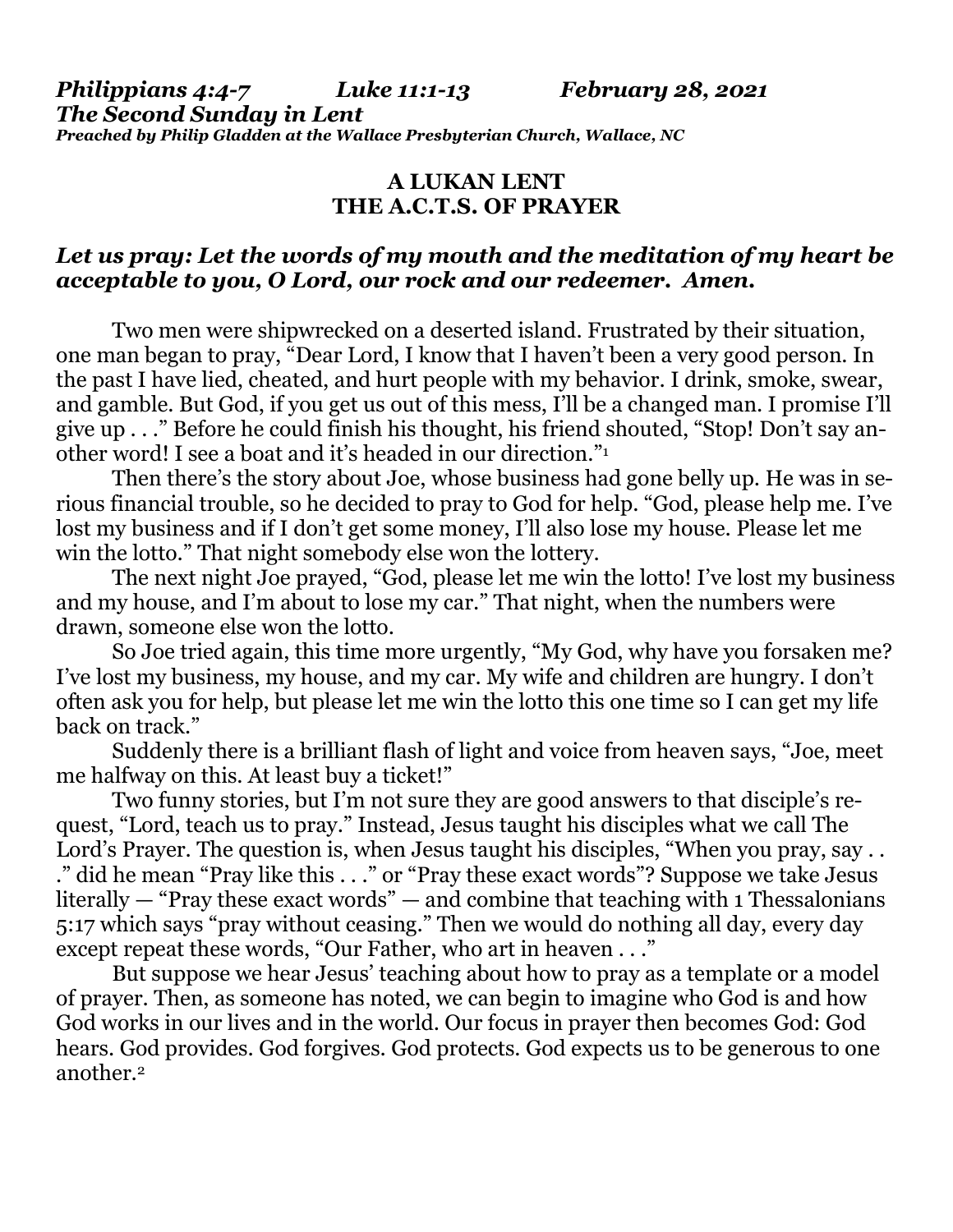So, how do we "pray this way without ceasing"? Years ago, someone taught me about the A.C.T.S. of prayer. It's a good acronym for prayer that fits very well with Jesus' teaching about prayer.

\* A stands for Adoration: Father, hallowed be thy name.

\* C stands for Confession: Forgive us our sins, for we ourselves forgive everyone indebted to us.

\* T stands for Thanksgiving: just addressing God as "Father" calls to mind God's many blessings

\* S stands for Supplication: Give us each day our daily bread and do not bring us to the time of trial.

In 1542, John Calvin, the French lawyer and theologian and our forefather as Presbyterians, wrote his *Catechism of the Church of Geneva*. He added an appendix titled "Several Godly Prayers" which provide a way to "pray this way without ceasing." Calvin said to pray this way:

\* when you wake up in the morning, thank God for the new day.

\* when you begin your workday or school day, ask God for strength for the work you have to do that day.

\* when you take a break during the day and when you come home in the afternoon, ask God to bless the good you have done and forgive your mistakes and sins of the day.

\* when you go to bed at night, thank God for the opportunities you had that day and remember those people who have needs.<sup>3</sup>

In his sermon on the mount, Jesus taught his disciples and the crowds how *not* to pray: "And whenever you pray, do not be like the hypocrites; for they love to stand and pray in the synagogues and at the street corners, so that they may be seen by others . . .When you are praying, do not heap up empty phrases as the Gentiles do; for they think that they will be heard because of their many words. Do not be like them, for your Father knows what you need before you ask him." (Matthew 6:5, 7-8)

Which brings us back to the idea that who God is and how God works can shape the kinds of prayers we pray. It's not like we have to wake up a sleeping God by beating on heaven's gates until God finally caves in and grants our wishes. No, it has more to do with being persistent in prayer — "pray without ceasing." And if even we know how to give good gifts to our children and how to help people who need our help, imagine how much more God is willing and able to help us, his children, who need his help.

So, when we think about who God is and how God operates, our prayers can become less like shopping lists or vending machines and more like confessions of faith and honest requests to our loving heavenly Father. When prayer changes how we think about God, then prayer will change how we think about ourselves. Let's be honest, even a plan for daily prayer without ceasing as good as John Calvin's can become rote and mindless if we're not careful, just something to check off the to-do list, if we even remember to do it. But, as another writer has put it, Jesus' model prayer and Calvin's directions for daily prayer are grounded in these four attitudes:

\* a heartfelt sense of reverence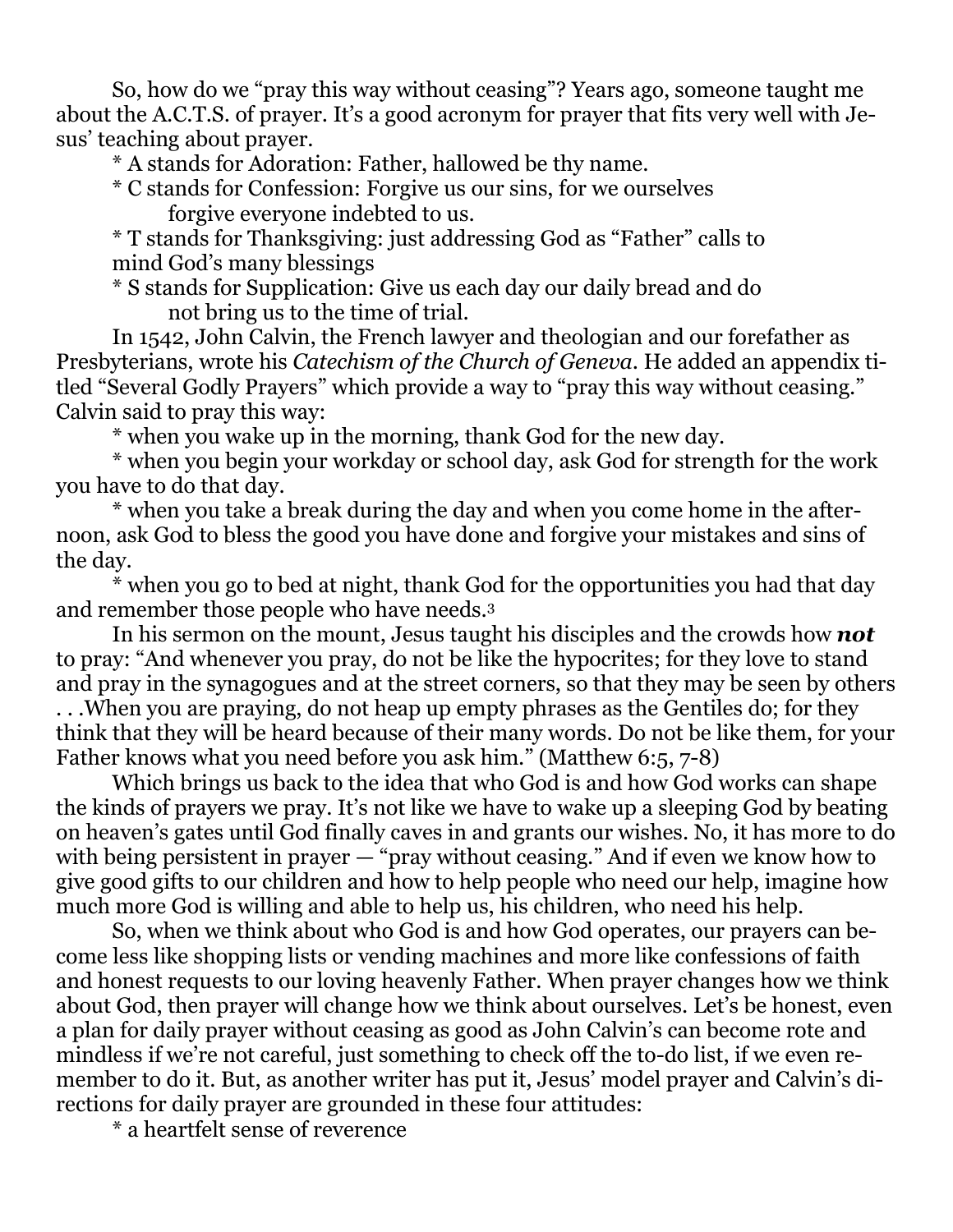\* a heartfelt sense of need and repentance

\* a heartfelt sense of humility and trust in God

\* a heartfelt sense of confident hope<sup>4</sup>

What about some questions that crop up from this gospel story and from our own prayers?

\* Does God hear and answer all prayers? According to Jesus' teaching, if even the neighbor you wake up in the middle of the night with your banging on his door finally helps you, just imagine how much God is ready, willing, and able to hear and answer prayers! It has been said, "Of course, God answers prayers. . . and the answers are either Yes, No, Wait, or Are You Kidding?"

\* How are we supposed to pray? Well, that's exactly what one of Jesus' disciples asked him, "Lord, teach us to pray." So we can start with the model of the Lord's Prayer. And writer Ann Lamott took Jesus' advice about "not heaping up empty phrases" to heart and wrote a *New York Times* bestseller called *Help, Thanks, Wow: The Three Essential Prayers*. The Amazon blurb describes these three words as "the three simple prayers essential to coming through tough times, difficult days and the hardships of daily life."

\* What if you don't know *what* to pray? There have been several times when situations and circumstances have driven me to my knees — literally — in my study and my prayer has been, "God, I don't know what to pray. You know what's going on. Help me." In times like those, I rely on the apostle Paul's assurance in Romans 8:26-27: "Likewise the Spirit helps us in our weakness; for we do not know how to pray as we ought, but that very Spirit intercedes for us with sighs too deep for words. And God, who searches the heart, knows what is the mind of the Spirit, because the Spirit intercedes for the saints according to the will of God."

 $*$  That last phrase  $-$  "according to the will of God"  $-$  may be the most important and the most difficult thing we pray. "Ask, and it will be given; search, and you will find; knock, and the door will be opened." That makes prayer sound like a blank check or a genie's three wishes. But when you add on "according to the will of God" and combine that with who God is and how God works, our prayers come into a sharper focus. When we pray, we can remember one of the other prayers of our Lord: "Father, if you are willing, remove this cup from me; yet, not my will but yours be done." (Luke 22:42) Several years ago, a dear friend introduced me to Martina McBride's song "Anyway." The song's chorus is a good reflection on "thy will be done," "Does God answer prayers?" and persevering in prayer: "God is great, but sometimes life ain't good. When I pray, it doesn't always turn out like I think it should, but I do it anyway; I do it anyway."

You've heard the old saying, "Be careful what you pray for. You just might get it." There's a lot of wisdom in that advice, and maybe that's exactly what Jesus was getting at when he taught his disciples how to pray. The more we learn about God and how God works, the more we learn the A.C.T.S. of prayer: Adoration, Confession, Thanksgiving, and Supplication.